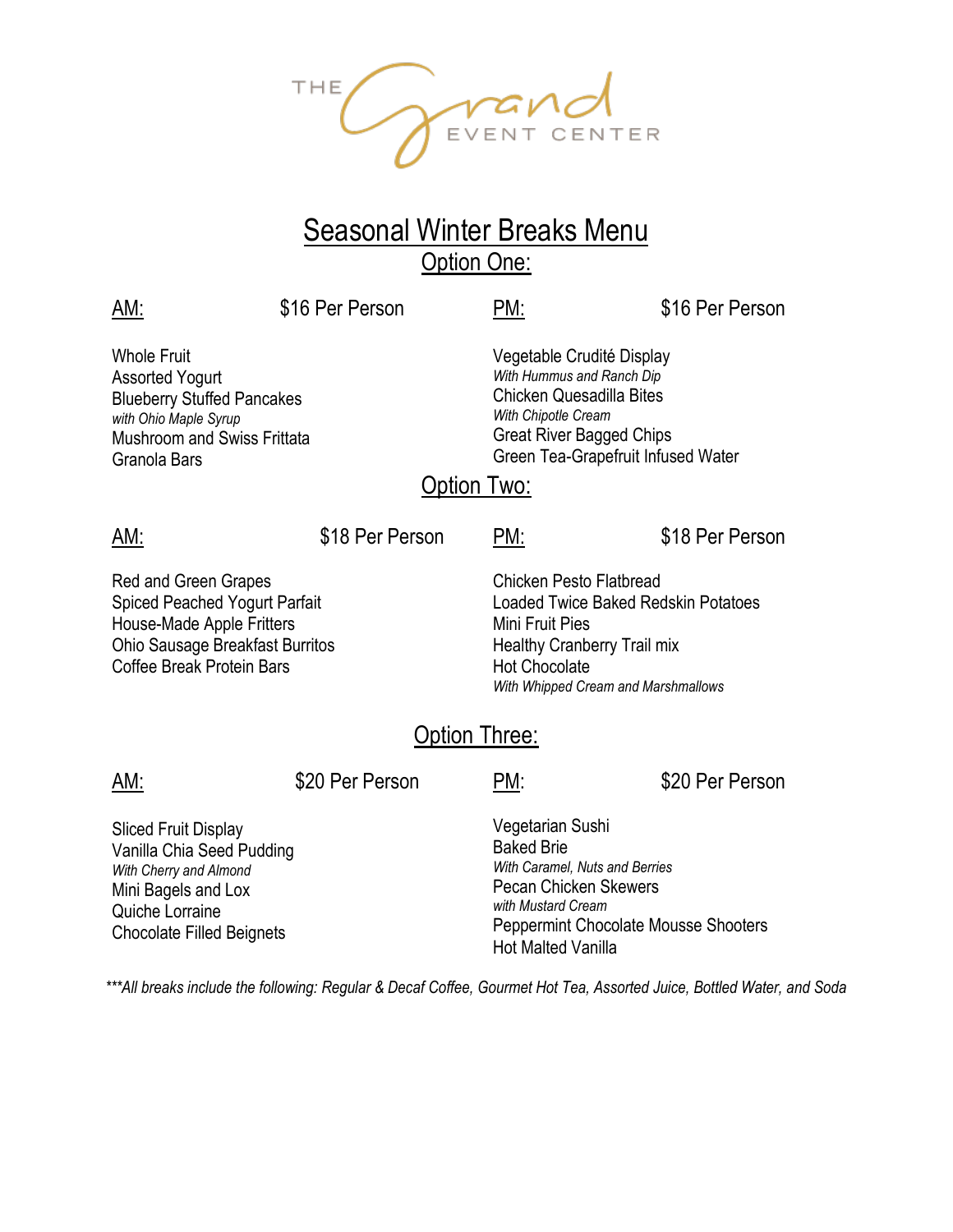

### Winter Seasonal Lunch Menu Buffet: \$30 Per Person

Soup: Choose One Roasted Cauliflower with Prosciutto, Parsley and Almond White Bean Sausage with Escarole

#### Salad: Choose One

Spinach Salad *Spinach Treviso Lettuce, Parmigiano Reggiano, Roasted Squash, Radish and Pepitas*

Winter Delight Salad *Bibb Lettuce, Smoked Cheddar, Green Apple, Red Onion, Candied Walnuts*

Recommended Dressings: Honey Cider Dressing, Shallot-Sesame Vinaigrette, Balsamic Vinaigrette

#### Entrees: Choose Two

Pork Tenderloin *with Fruit Chutney* Roast Chicken Forestier *with Mushroom, Tomato, Herbs, and Cream*  Seared Salmon *with Ginger Orange Relish* Asian Style Short Rib *Ginger, Lemongrass and Pickled Onion* 

Caramelized Mushroom Tart *with Wild Rice and Seasonal Vegetables*

Accompaniments: Choose Two Celery Root and White Cheddar Mashed Potatoes Saffron Rice Pilaf Haricot Verts with Mushroom Cream Roasted Seasonal Vegetables

Assorted Seasonal Desserts: Choose Two *Peppermint Cheesecake, Chocolate Mousse Cake, Italian Almond Cream Cake*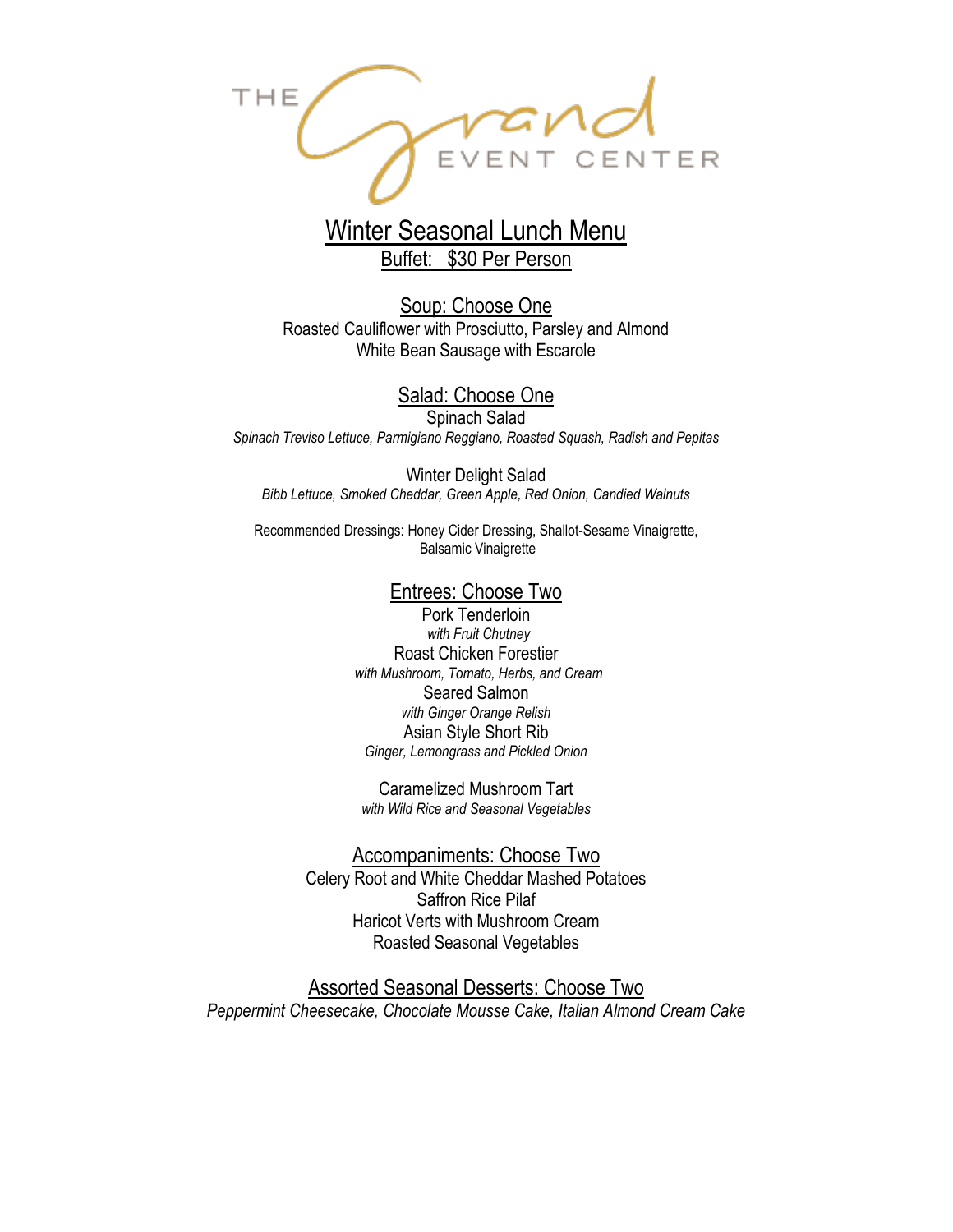

#### Winter Seasonal Dinner Menu: \$47 Per Person

Soup: Choose One Watercress and Leek Bisque *With Chanterelles and Shoestring potatoes* Coconut Crab and Butternut Chowder

#### Salads: Choose One

Poached Pear Salad *Pomegranate, Buttermilk Blue Cheese, Endive, Field Greens, Maple Walnut Vinaigrette* Frisee and Brussels Sprouts Salad *Bacon, Apple, Feta, Cranberry, Pecan*

#### Entrees: Choose Two

Pistachio Crusted Salmon *with Beurre Rouge* Seared Scallop *with Sunchoke Puree and Lemon Butter* Hoison Glazed Duck Breast *with Kumquat Relish and Bok Choy Puree* Veal Chop *with Bacon Jam and Crisp Apple Garnish*  Block Cut Ribeye Steak *with Porcini Butter and Rosemary Bordelaise* Apple Gorgonzola Stuffed Chicken *airline chicken breast with a Sage Marsala Sauce* Crimini Mushroom and Fontina Ravioli *with Vodka Sauce and Spinach*

#### Accompaniments: Choose Three

Ancient Grain Risotto Scallion Champ (smashed redskin potato) Saffron Rice Pilaf Whipped Sweet Potatoes Haricot Verts with Mushroom Cream Winter Vegetable Medley

#### Assorted Seasonal Desserts: Choose Two

*Peppermint Cheesecake Chocolate Mousse Cake Italian Almond Cream Cake Chamomile Panna Cotta with Poached Pear Raspberry and Walnut Tuille*